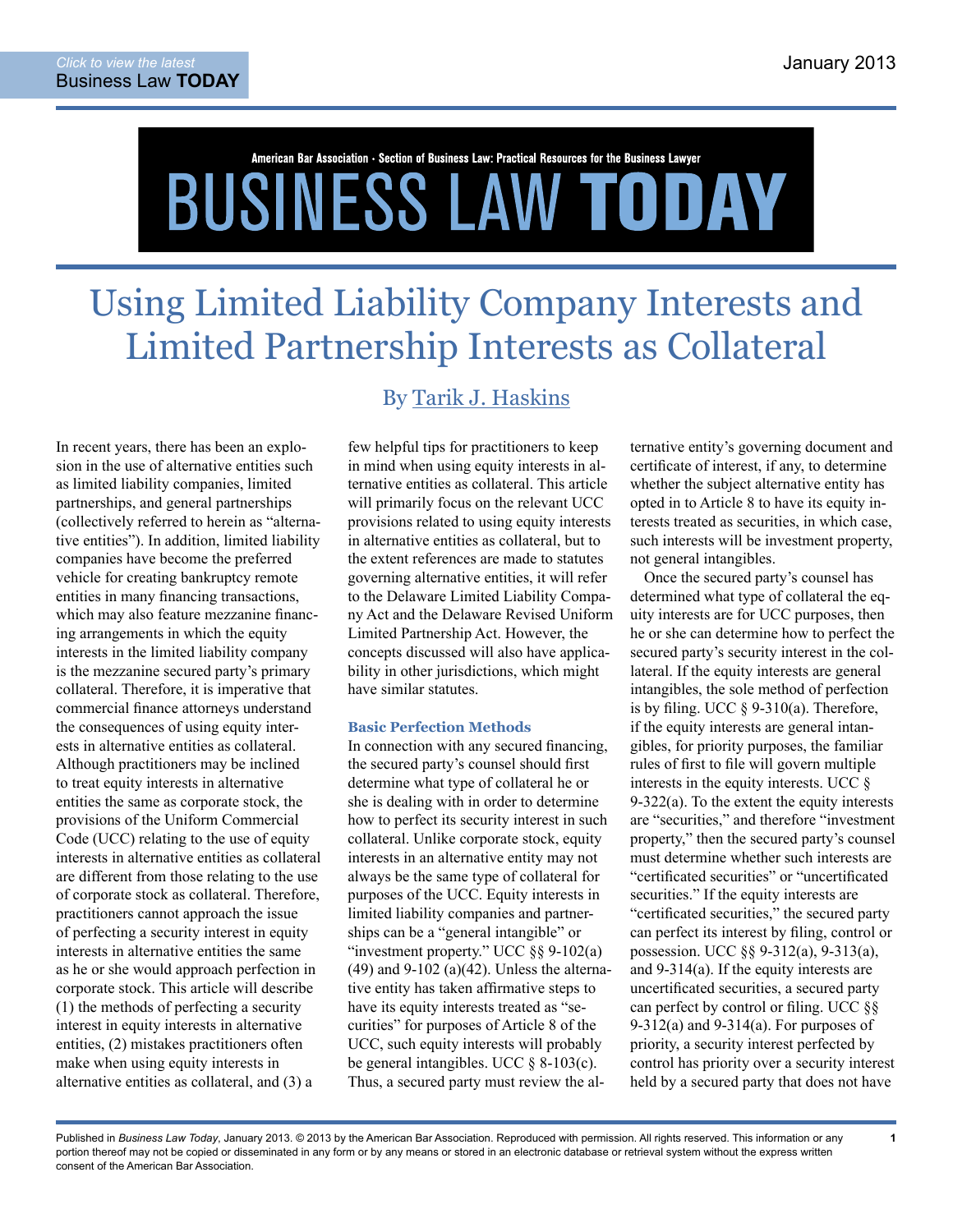control of the investment property. UCC § 9-328(l).

#### **Common Mistakes**

To recap briefly, equity interests in alternative entities can be "investment property" or "general intangibles" and the nature of the collateral will determine the permissible methods of perfection. This all seems relatively simple, but now let's briefly describe some of the mistakes that practitioners make in dealing with this type of collateral. As an overarching premise, it is imperative that the practitioner appreciate that he or she is not dealing with corporate stock and therefore what might apply to corporate stock will not apply in the world of alternative entities. Thus, it will not be sufficient to simply follow the same procedures that such practitioner has followed to perfect an interest in corporate stock. For example, under Delaware law, in contrast to corporate stock, an equity interest in a limited partnership or a limited liability company is made up of distinct economic rights and governance rights, and the two sets of rights are not bound together by statute. Ultimately, a secured party will want to have the right, upon default, to take control of the equity interests, and have the ability to receive, or transfer, the economic benefits of the equity interest as well as the governance rights. Thus, it is critical for the secured party to adequately describe the collateral to ensure that the collateral description is broad enough to create a security interest in the economic and governance rights.

A practitioner should be careful about simply using terms like "membership interests," "limited liability company interests," or "partnership interests," which may not be sufficient to encompass economic and governance rights. For example, under the Delaware Limited Liability Company Act and the Delaware Revised Uniform Limited Partnership Act, the terms "limited liability company interest" and "partnership interest" under the relevant act simply refers to a person's right to share in the entity's profits and losses and the right to receive distributions not governance rights. Delaware Limited Liability Company Act § 18-101(8) and Delaware Revised Uniform Limited Partnership Act § 17-101(13). Thus, a collateral description using the terms "limited liability company interest," "partnership interest," or "membership interest" to describe an equity interest in a Delaware entity would not be sufficient to include the governance rights in the secured party's collateral. Therefore, a secured party that used such a collateral description might find itself with a security interest in the economic rights of such entity only and no ability to cause a distribution of the entity's assets or to exercise any governance rights.

The second mistake we often see is a failure to perfect the security interest in a manner that provides the secured party with priority over other secured parties with a competing security interest in the collateral. The method of perfection depends on the type of collateral being perfected. Are the equity interests in the alternative entity "general intangibles" or "investment property"? If the equity interests are investment property, the secured party may perfect by filing, control, or possession, but a security interest perfected by control will have priority over a security interest held by a secured party that does not have control of the investment property. UCC § 9-328(l). Again, the mistake we often see here is a failure to realize that the collateral is "investment property" and the secured party's failure to perfect its security interest by control or possession.

Some of the great benefits of Revised Article 9 are the self-help remedies that enable a secured party to take a number of actions without judicial assistance to realize the value of its collateral in order to satisfy the obligations secured by the security interest. Those self-help remedies include, but are not limited to, strict foreclosure, and selling or otherwise disposing of the collateral to a third party. UCC §§ 9-620 and 9-610. Thus, one of the other mistakes we see is a failure by secured parties to take advantage of the contractual flexibility inherent in most alternative entity statutes to protect its security inter-

est and facilitate such self-help remedies. Furthermore, such a mistake is often compounded by practitioners using corporate stock pledge agreements as precedent and substituting member for shareholder and membership interests for shares, which without more will probably be insufficient to protect fully the interests of the secured party. Also, if practitioners simply follow corporate precedent, he or she may fail to use the entity's governing document to enhance the secured party's protection and facilitate many of the self-help remedies available under the UCC.

Thus, as will be described below, the secured party will want to make sure that the security agreement and the entity's governing documents contain the necessary protections to allow the secured party to effectively, and efficiently, exercise the self-help remedies available to a secured party under the UCC.

#### **Practical Tips**

As a general matter, due to the contractual flexibility inherent in most alternative entity statutes, a secured party should take advantage of its ability to build additional protections into the subject entity's governing documents, and not simply rely upon the representations, warranties, and covenants set forth in the security documents. For example, the Delaware Limited Liability Company Act and the Delaware Revised Uniform Limited Partnership Act each contain features that enable creditors to obtain additional rights and protections. Each act specifically permits the governing document to provide rights to a person that is not a party to the governing document. Delaware Limited Liability Company Act § 18-101(7) and Delaware Revised Uniform Limited Partnership Act  $\S 17-101(12)$ . Thus, counsel for the secured party should take steps to marry the contractual flexibility afforded by the alternative entity statutes to the favorable self-help remedies available under the UCC to ensure that the secured party will be able to realize the value of it equity interest collateral upon a default.

First, provide an adequate description

Published in *Business Law Today*, January 2013. © 2013 by the American Bar Association. Reproduced with permission. All rights reserved. This information or any portion thereof may not be copied or disseminated in any form or by any means or stored in an electronic database or retrieval system without the express written consent of the American Bar Association.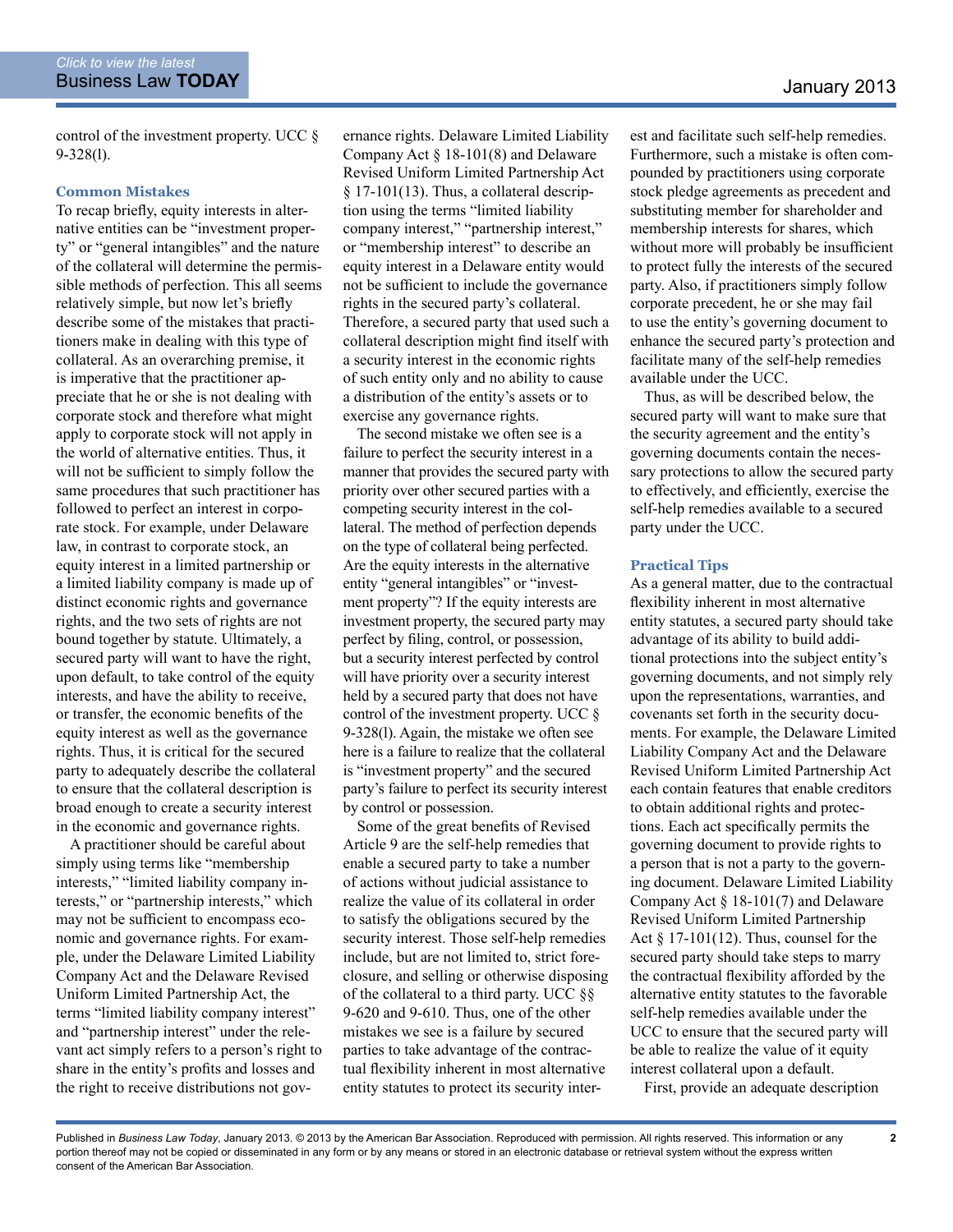of the collateral in connection with the creation of the security interest. Many alternative entity statutes, including Delaware, disaggregate economic rights from the governance rights provided to a holder of equity interests in the alternative entity. Therefore, the description of the collateral set forth in the security agreement that creates the interest must be broad enough to give the secured party a security interest not only in the economic rights but also the governance rights; otherwise if the description is not broad enough a secured party may find itself holding an interest solely in the economic rights that a debtor has in the alternative entities, similar to a charging order. Thus, the collateral description should make clear that it refers to the debtor's governance rights under the governing document as well as the debtor's economic rights.

Second, it cannot be emphasized enough: know your collateral. As mentioned above, a secured party should have a good understanding of what type of collateral the equity interests in the alternative entity are for purposes of the UCC. Thus, is the collateral a general intangible or investment property, and if investment property, is it certificated or uncertificated. Each of the foregoing conclusions will influence how a secured party perfects its security interest. In the event that the collateral is a general intangible, a secured party may want to request that the subject alternative entity actually opt-in to Article 8 of the UCC and perfect its security interest therein by control. Not only does opting in have the benefit of providing the secured party with a superior method of perfecting its interest, by control, but because the equity interests will be governed by Article 8, the secured party may in certain cases receive the benefits of being a "protected purchaser" and therefore actually receive an interest in the subject collateral that is superior to the interest of the debtor in such collateral because the secured party may take free of any adverse claims. UCC § 8-303(b). Opting in to Article 8 can be accomplished by executing a short amendment to the subject

governing document, which expressly provides that the alternative entity's equity interests will be governed by Article 8.

Related to knowing your collateral, it is also important that the secured party make sure that the subject collateral stays the same type of collateral after the security interest is perfected. Thus, in order to protect itself, the secured party should certainly build covenants into the security document, but also to the extent permitted by the applicable alternative entity statute, the secured party should hardwire protections into the alternative entity's governing documents. Hence, a provision should be added to the governing document to prohibit the entity from amending the governing document to opt-in or opt-out of Article 8, as the case may be. Furthermore, for an entity governed by Delaware law, such entity can expressly provide in its governing document that the secured party must consent to any amendment that would change an equity interest's status as a security or non-security.

Third, provide a mechanism in the documentation to permit the transfer of the equity interests and the admission by a transferee to the alternative entity. In order to fully take advantage of the self-help remedies available to a secured party under the UCC, a secured party should build a mechanism into the security agreement and the subject alternative entity's governing document to permit the secured party or a third-party transferee of such equity interest to acquire the equity interests and to be admitted to the entity upon an event of default. This is a common pitfall for secured parties seeking to exercise self-help remedies. Unless the secured party takes steps to facilitate a transfer and automatic admission following a default by the debtor, a secured party may find that it is only able to acquire the economic rights under the equity interest. For example, under Delaware law, unless otherwise provided in the governing documents, the secured party's admission to the alternative entity will require the cooperation of the debtor, and possibly the other equity holders, (Delaware Limited Liability

Company Act § 18-301(b) and Delaware Revised Uniform Limited Partnership Act § 17-301(b)), and following a default, the debtor and the other equity holders may not be thrilled to assist the secured party with transferring the interest and admitting the transferee to the entity. Thus, in dealing with an alternative entity where admission is required to exercise governance rights, the parties may want to add a mechanism directly into the governing document whereby upon an event of default, the secured party will be automatically admitted to the entity, or alternatively, in some cases, a power of attorney can be granted to the secured party in order to facilitate such admission.

In addition, the secured party may require that the governing document contain language that structures the entity's interests more like corporate stock, whereby a transferee succeeds to the transferor's rights automatically upon transfer without further action on the part of the issuer or its equity holders. Under the Delaware statutes governing alternative entities, it is crucial to make sure that the admission issue is addressed if the entity only has one member or one limited partner because the transfer of the equity interest by the debtor to the secured party will cause the entity to dissolve because it has no members or limited partners. Delaware Limited Liability Company Act § 18- 801(4) and Delaware Revised Uniform Limited Partnership Act § 17-801(4). That is the case because under the Delaware laws governing alternative entities, the debtor will cease to be a member or partner, as applicable, following the transfer of the interests and unless the governing document provides for an admission mechanism, the secured party or thirdparty transferee will not be admitted to the entity, which will cause the entity to lack the requisite partner or member needed to avoid dissolution.

Finally, due to the contractual nature of alternative entities, and particularly in Delaware, which expressly states that the policy of its alternative entity statutes is to give maximum effect to the principle

**3**

Published in *Business Law Today*, January 2013. © 2013 by the American Bar Association. Reproduced with permission. All rights reserved. This information or any portion thereof may not be copied or disseminated in any form or by any means or stored in an electronic database or retrieval system without the express written consent of the American Bar Association.